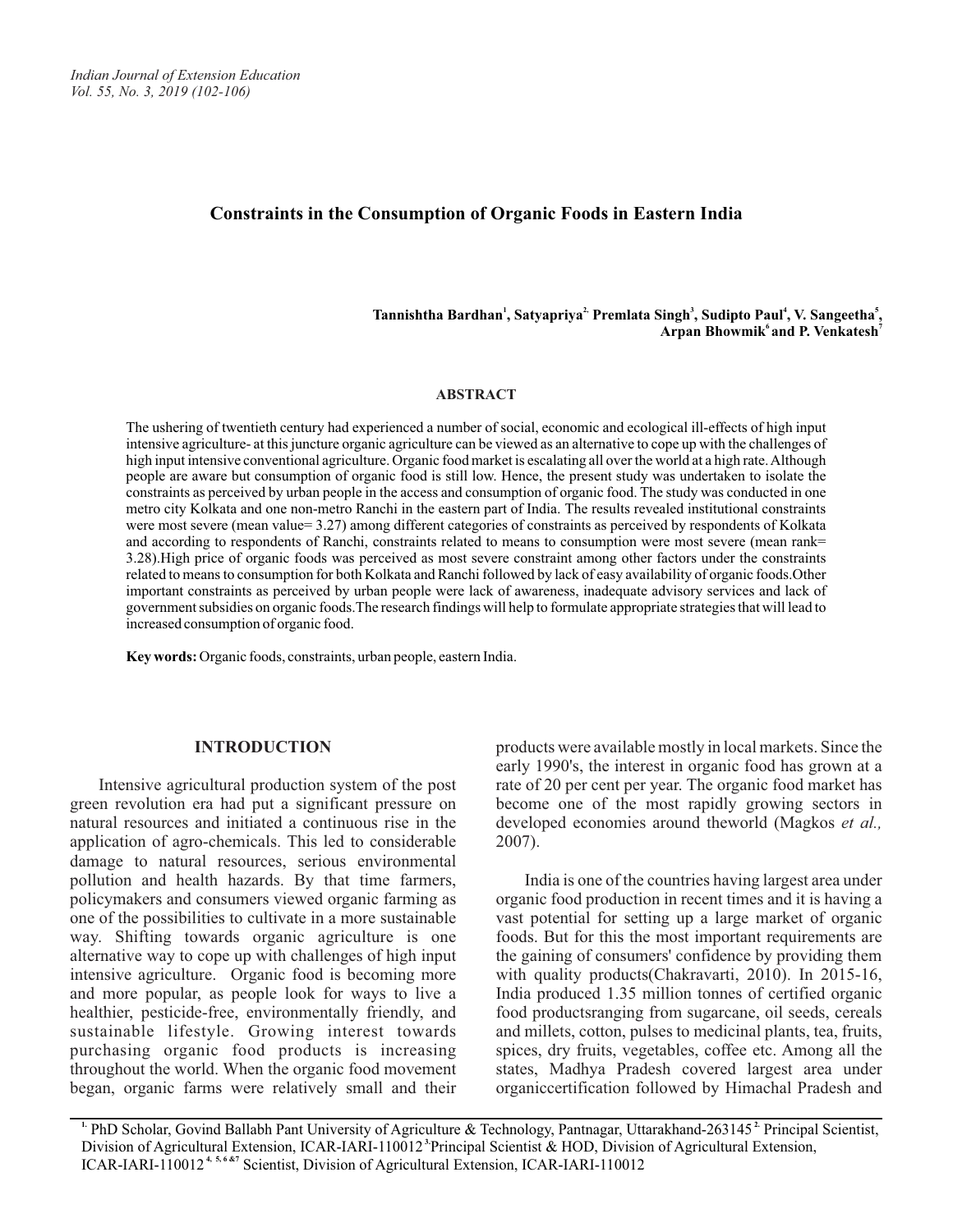Rajasthan. The total volume of export of organic products during 2015-16 was 263687 MT. These facts clearly indicate the budding nature of organic food markets in India. A recent study brought to light the fact that India's organic food market is growingat 25-30%. Rising health consciousness, modern lifestyle, mounting disposable spending act as driving force behind current growth of organic food market. However, the awareness about organic farming and food is still low in India despite huge spending.

Very few studies have been done on the effect of new food adoption process andfactors affecting consumption decisions of major category of food products in India. Compared to European and Latin American countries, environmental hazards and health related problems are much more in India but knowledge and consumption status are very poor with respect to those countries. Although people are having knowledge and good perceptionregarding organic food but still level of consumption is low. Hence the present study was conducted to analyse the factors constraining the consumption of organic food in one metro and one nonmetro city of India.

## **METHODOLOGY**

The study was conducted in two purposively selected cities; one metro city i.e. Kolkata and other comparative non-metro i.e. Ranchi. It is evident from researches that eastern part of India is nutritionally vulnerable (especially West Bengal, Bihar, Jharkhand, Odisha, Chhattisgarh) and organic food consumption system to a large extent governs the nutritional status. Besides these, most of the studies related to organic food were conducted in northern and western India, eastern part still remains untouched. Various news reports revealed that the organic food market is graduallyblooming in eastern part of India and demands for organic food is also increasing at par. Hence, Kolkata being a metro city in eastern part of the India was chosen purposively and the equivalent control group i.e. non metro city Ranchi was chosen for a comparative study.

The ex-postfacto research design was used in the study, as the manifestation of the variables presumably had already occurred and there was no scope for further manipulation. From each of the selected cities, ten percent of the total number of municipal wards were chosen randomly. Fifteen respondent households were chosen from each ward of two cities using stratified random sampling technique. From Kolkata, fourteen Municipal Wards( $10\%*140$ ) and from Ranchi,  $(10\%*40)$  i.e. four municipal wards were chosen randomly. Hence, total sample size  $(N)$  for the current study was  $(15*18)$  i.e. two hundred seventy. Since the study was conducted in the urban area, hence the respondents were mostly urban people.

First exhaustive list of constraints was prepared after personally interviewing non-samplerespondents, studying review of literature in consultation with the experiment in related field of study. Thereafter, constraints like social, financial, marketing, and cultural psychological, lack of knowledge etc. was identified and prioritized using appropriate statistical tools. It was measured using a Likert type scale. Scoring was given from 1 to 3 showing least important to most important. Constraint items were analysed by finding out mean score of each item. Again, different categories of constraints were ranked among themselves by calculating the mean rank obtained for each type of constraint using Friedman test.

# **RESULTS AND DISCUSSION**

Any factor or factors inhibiting or limiting individuals or groups from adopting intervention or achieving a goal can be defined as constraint. It can be external factor as well as internal factors. According to Merriam Webster Dictionary, constraint can be defined as repression of one's own feelings, behaviour, or actions. Constraints can be operationalized as the factors that hinder the access and consumption of organic food by urban consumers.

An attempt was made to analyse the constraints under the broad heads of constraints related to means to consumption, institutional constraints, social constraints and psychological constraints and also ranking constraints between these categories. The information is purely based on the perception of the urban consumers regarding organic food consumption

# **Constraints perceived by the respondents of Kolkata**

The limiting factors as perceived by the respondents of Kolkata are enlisted in Table 1as per the above mentioned four categories. Under each category, different constraint items were ranked on the basis of the mean score obtained.

#### **Constraints related to Means to consumption**

Constraints related to means to consumption can be operationalized as the hindrances faced by the respondents in finding a better a way to utilize organic foods which includes price factor, availability and accessibility of organic foods.Five different constraint items were enlisted under this category. Mean score value of each item was calculated and then ranked.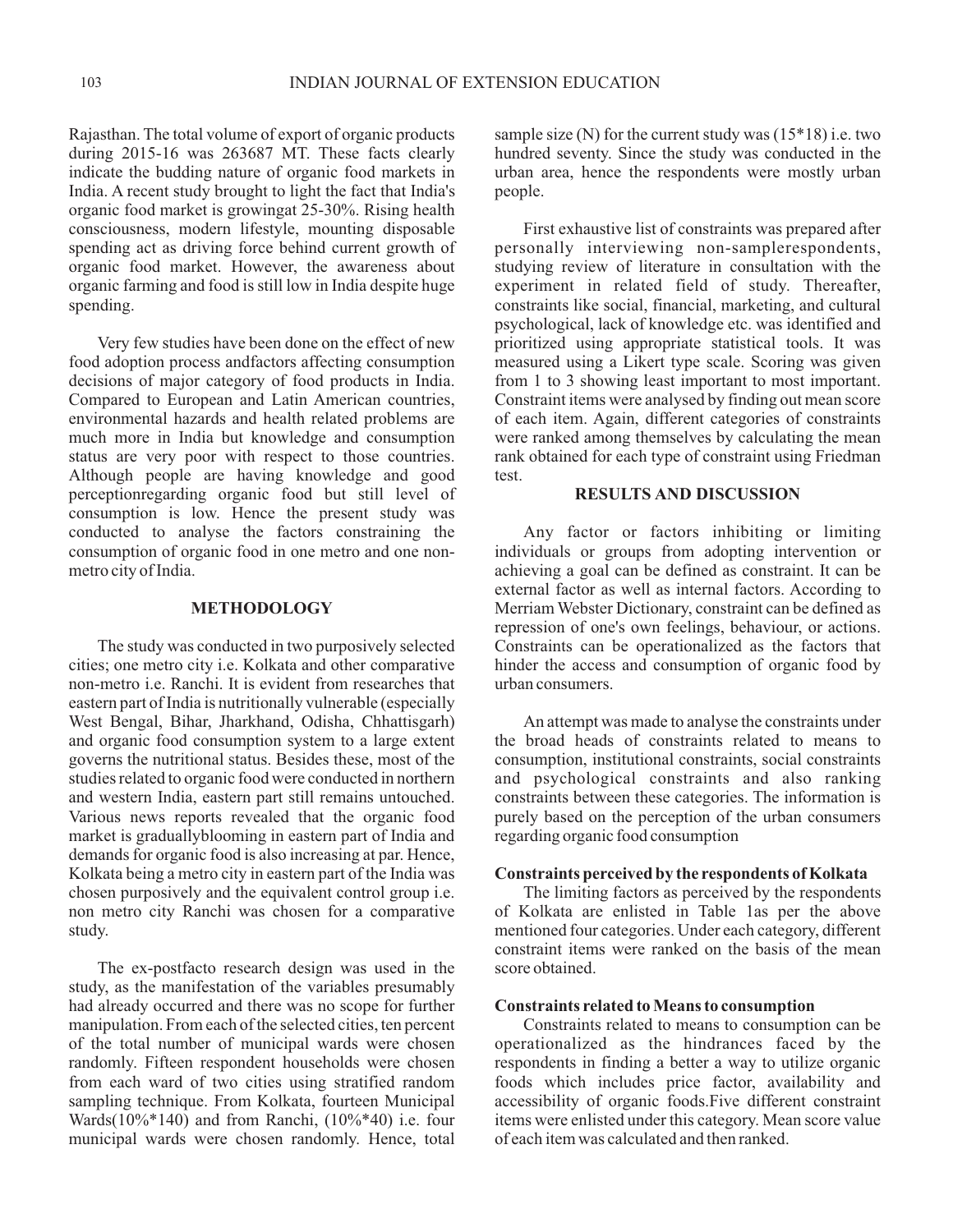Among the enlisted constraints related to means to consumption of organic foods, high price of organic foods as compared to that of conventional foods was found to be most severe by respondents of Kolkata having a mean score of 2.65 followed by poor availability of organic foods with a mean score of 2.35.The results of this study are in concordance with the study of Chandrasekhar (2015) who explained that consumers perceived that irregular availability, higher61 price are main limiting factors in consuming organic food.

# **Institutional constraints**

Institutional constraints related to organic food consumption can be operationalized as the gap in the part of institutions in proper information and service delivery to the people related to organic food. Under this broad heading, four constraint items were listed. Among different items, respondents of Kolkata perceived lack of awareness as the most severe constraint with a mean value of 2.65. The second most severe institutional constraint was inadequate and inappropriate advisory information services with a mean value of 2.28. The third and fourth constraint under this category are lack of government subsidies on organic food (mean score =2.05) and lack of national level standardization (mean score  $= 1.83$ ). This reveals that although organic food markets are gaining momentum in India but still institutions promoting organic foods render poor services and information delivery to the common people.

### **Social constraints**

Data presented in Table 1 reveals that among two enlisted constraint items under this category , rigid norms of the social system regarding food habits was given rank 1 by the respondents ( mean score= 1.62) and unsupportive peer groups was ranked 2( mean score= 1.50). This explains the fact people are still having stereotypic mind-set that conventional foods are better than organic foods and they don't want to go out of the prevailing track.

### **Psychological constraints**

Four items were listed under psychological constraints and after analysis of data it was revealed that lack of willingness to consume organic food was the most severe psychological constraint (mean score= 1.78) followed by lack of good perception regarding benefits of organic food. Similarly, negative attitude towards organic food and mental barriers that malnutrition and health hazards are inevitable are the significant constraints as perceived by the respondents. The result of this findings are similar with the findings of Uma.R. & V. Selvam (2016).

**Table 1: Constraints perceived by the respondents of Kolkata n= 210**

| <b>Constraints</b>                                                        | <b>Mean Score</b> | Rank        |
|---------------------------------------------------------------------------|-------------------|-------------|
| Constraints related to Means to consumption                               |                   |             |
| Price of organic foods are much more than conventional foods              | 2.65              | T           |
| Organic foods are not easily available                                    | 2.35              | H           |
| Less accessibility of organic foods                                       | 2.26              | IΙI         |
| Lack of availability of certified organic products                        | 1.81              | <b>IV</b>   |
| Organic foods are not timely available                                    | 1.77              | V           |
| Institutional constraints                                                 |                   |             |
| Lack of awareness regarding organic food and its<br>importance            | 2.65              | L           |
| Advisory information services is inadequate and<br>inappropriate          | 2.28              | $_{\rm II}$ |
| Lack of govt. subsidies on organic food                                   | 2.05              | IΙI         |
| Lack of national level standardization                                    | 1.83              | IV          |
| Social constraints                                                        |                   |             |
| Rigid norms of social system regarding food habits                        | 1.62              | T           |
| Peer groups are not supportive in nature                                  | 1.50              | $_{\rm II}$ |
| Psychological constraints                                                 |                   |             |
| Lack of willingness to consume organic food                               | 1.78              | T           |
| Lack of good perception regarding benefits of organic<br>food consumption | 1.74              | $_{\rm II}$ |
| Negative attitude towards organic food                                    | 1.63              | IΙI         |
| Mental barrier that malnutrition/health hazards are inevitable            | 1.50              | IV          |

After analysing the severity of different constraint items under different categories related to organic food consumption, the different categories were ranked among themselves in terms of their severity (Table 2). The analysis of Friedman test for different categories of constraints revealed that institutional constraints stood first in hindering consumption of organic food ( mean rank  $= 3.27$ ) followed by constraints related to means to consumption ( mean rank= 3.01). The factors ranked in third and fourth position are psychological constraints (mean rank=  $1.99$ ) and social constraints (mean rank= 1.73). The computed p value was less than significant at 1 per cent level.

# **Table 2: Ranking of different groups of constraints as perceived by the respondents of Kolkata using Friedman test**

 $n = 210$ 

| <b>Different categories of Constraints</b>                   | Mean Value | Rank |
|--------------------------------------------------------------|------------|------|
| Institutional                                                | 3.27       |      |
| Related to means to consumption                              | 3.01       | Н    |
| Psychological                                                | 1.99       | Ш    |
| Social                                                       | 1.73       | IV   |
| Chi-Square value = $240.368$ , df = 3, Asymp. Sig. = < 0.001 |            |      |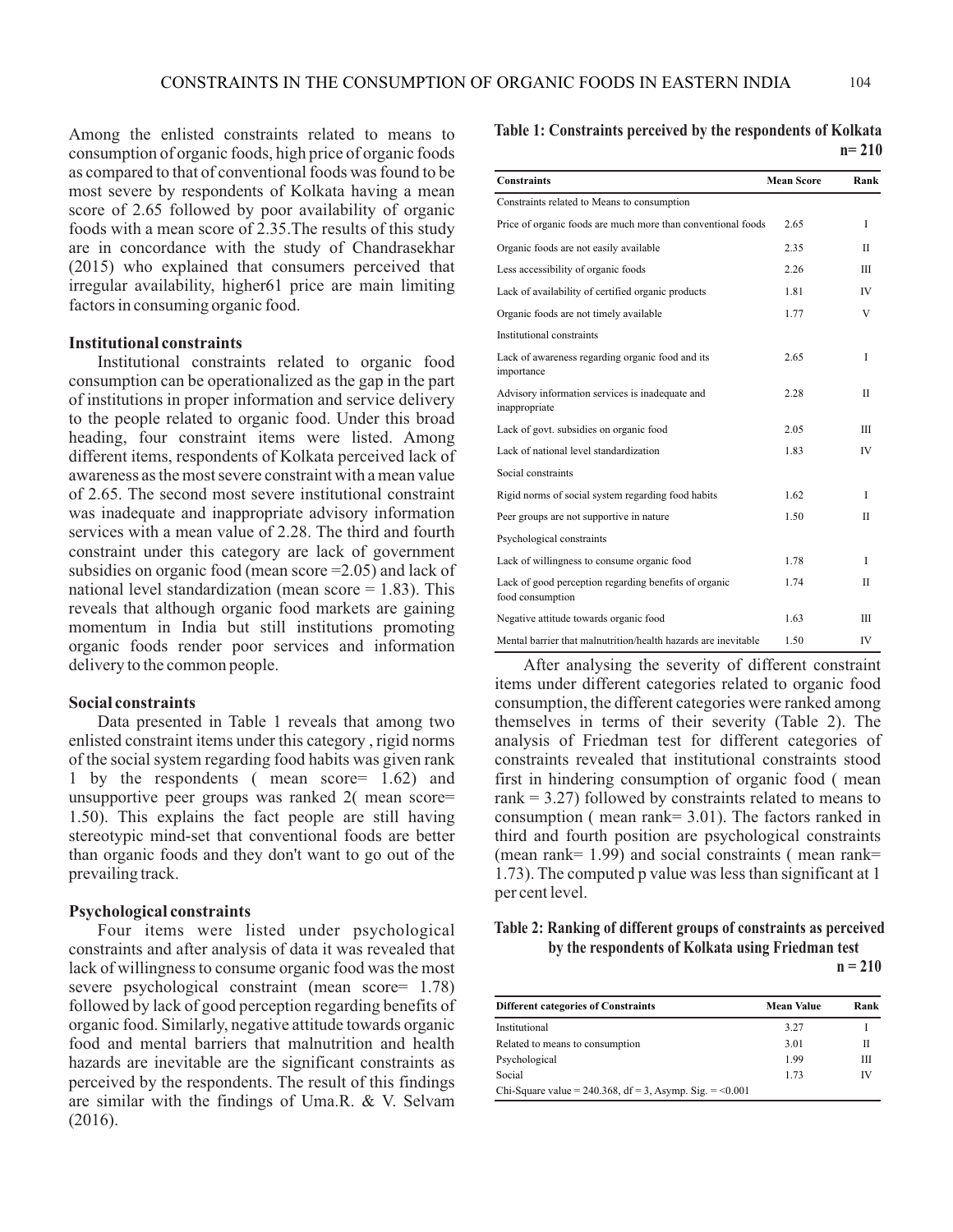#### **Constraints perceived by the respondents of Ranchi**

The hindrance as perceived by the respondents of Ranchi were also categorised in a similar manner like that of Kolkata in four categories for a comparative study.

## **Constraints related to Means to consumption**

Data enlisted in Table 3 reveals that among four items, respondents perceive that high price of the organic foods as compared with that of conventional foods was the most severe constraint( mean rank=2.61) followed by the factor that organic foods are not easily available ( mean rank=2.51). Lack of timely availability of organic foods was the least preferred constraint (mean rank= 1.96). Another study revealing the same result was of Suganya and Aravinth (2015)who analysed that consumers avoid using organic products mainly because of price differences existing between organic and nonorganic products.Mohanty et al. (2009) who found that consumers prefer to buy organic products in large cities but major limiting factors in comparatively small cities are inappropriate linkage, lack of awareness, less product differentiations which finally lead to high price.

#### **Institutional constraints**

For ranking different institutional constraints mean score was calculated and they were ranked accordingly. Table 3 depicts that lack of proper awareness regarding organic food (mean score=2.48) and inadequate advisory services and information (mean score=2.37) were the most important impeding factors.Kumar and Chandrasekhar (2015) also found that organic products have a paradigm in its awareness and accessibility.

#### **Social constraints**

It can be inferred from table 3 that rigid norms of the society is the major social constraint towards consumption of organic food (mean score= 1.59). This result is similar with that of Kolkata. The other limiting factor under this category is unsupportive peer groups. Velmurugan et al., (2017)in their study also revealed that distrust among peer groups is a constraint towards consumption of organic foods.

## **Psychological constraints**

Among the four enlisted psychological constraint, lack of good perception towards consumption of organic food (mean score= 1.65) was ranked 1, followed by lack of willingness to consume (mean sore  $= 1.61$ ). The other two least important constraints under this category were mental barrier that health hazards are inevitable (mean score= 1.53) and negative attitude (1.46). This result deviates slightly from that of Kolkata, since for the respondents of Kolkata, lack of willingness to consume was the major psychological constraints.

**Table 3: Constraints perceived by the respondents of Ranchi n=60**

| <b>Constraints</b>                                                        | <b>Mean Score</b> | Rank        |
|---------------------------------------------------------------------------|-------------------|-------------|
| Constraints related to Means to consumption                               |                   |             |
| Price of organic foods are much more than conventional foods              | 2.61              | I           |
| Organic foods are not easily available                                    | 2.51              | H           |
| Less accessibility of organic foods                                       | 2.23              | IΠ          |
| Lack of availability of certified organic products                        | 2.11              | <b>IV</b>   |
| Organic foods are not timely available                                    | 1.96              | V           |
| Institutional constraints                                                 |                   |             |
| Lack of awareness regarding organic food and its<br>importance            | 2.48              | I           |
| Advisory information services is inadequate and<br>inappropriate          | 2.37              | H           |
| Lack of govt. subsidies on organic food                                   | 2.16              | Ш           |
| Lack of national level standardization                                    | 1.78              | <b>IV</b>   |
| Social constraints                                                        |                   |             |
| Rigid norms of social system regarding food habits                        | 1.59              | T           |
| Peer groups are not supportive in nature                                  | 1.50              | $_{\rm II}$ |
| Psychological constraints                                                 |                   |             |
| Lack of good perception regarding benefits of organic<br>food consumption | 1.65              | T           |
| Lack of willingness to consume organic food                               | 1.61              | H           |
| Mental barrier that malnutrition/health hazards are inevitable            | 1.53              | Ш           |
| Negative attitude towards organic food                                    | 1.46              | IV          |

After analysing the severity of different constraint items under different categories related to organic food consumption, the different categories were ranked among themselves in terms of their severity as perceived by the respondents of Ranchi (Table 4). The analysis of Friedman test for different categories of constraints brought to light the fact that constraints related to means to consumption stood first in hindering consumption of organic food ( mean rank = 3.28) followed by institutional constraints ( mean rank= 3.16). The factors ranked in third and fourth position are social constraints (mean rank= 1.80) and psychological constraints (mean rank= 1.77). The computed p value was less than significant at 1 per cent level.

## **Table 4: Ranking of different groups of constraints as perceived by the respondents of Ranchi using Friedman test**

|                                                             |                   | $n = 60$ |
|-------------------------------------------------------------|-------------------|----------|
| <b>Different categories of Constraints</b>                  | <b>Mean Value</b> | Rank     |
| Related to means to consumption                             | 3.28              |          |
| Institutional                                               | 3.16              | Н        |
| Social                                                      | 1.80              | Ш        |
| Psychological                                               | 1.77              | IV       |
| Chi-Square value = $88.028$ , df = 3, Asymp. Sig. = < 0.001 |                   |          |